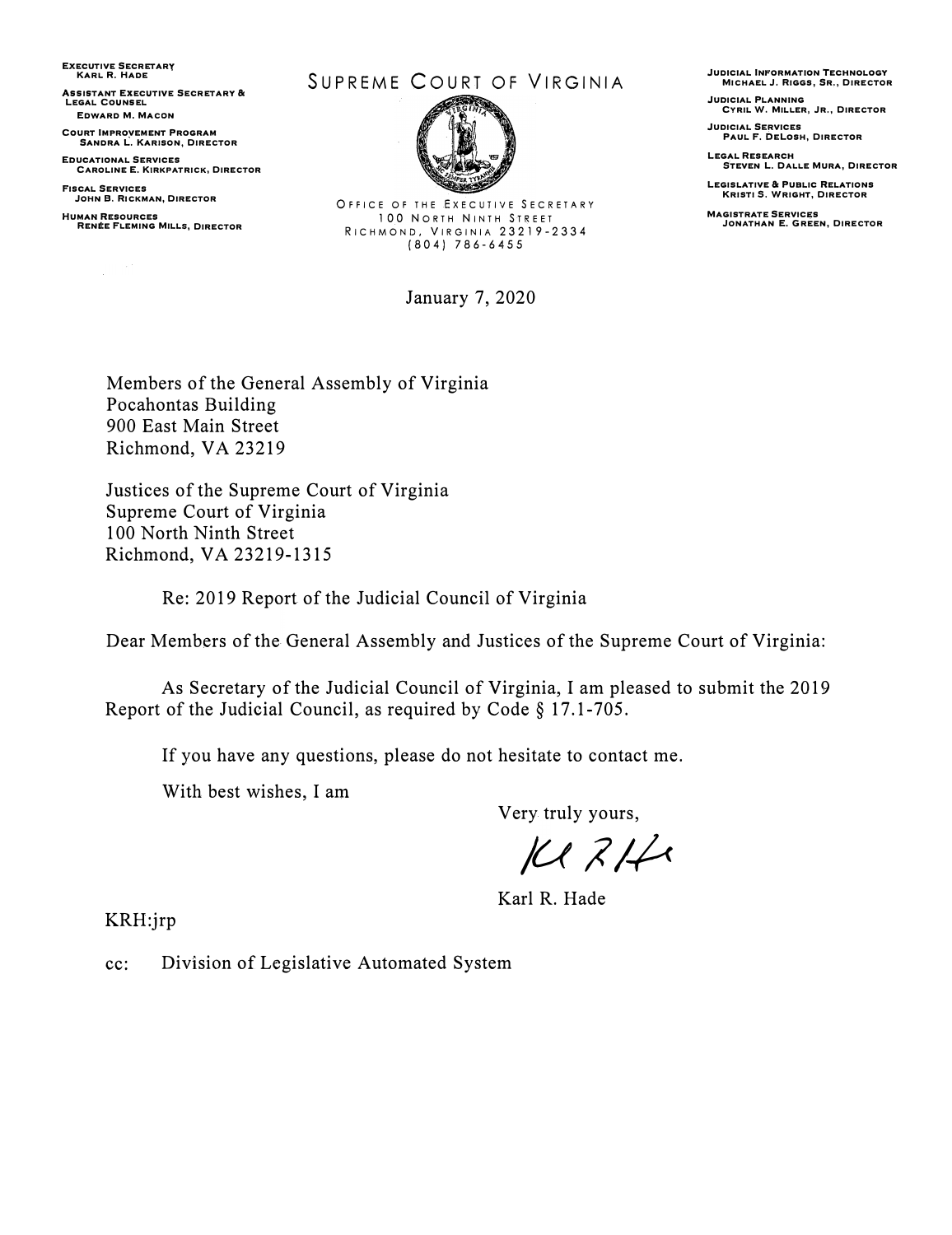

# **Judicial Council of Virginia**



# **Report to the General Assembly and Supreme Court of Virginia**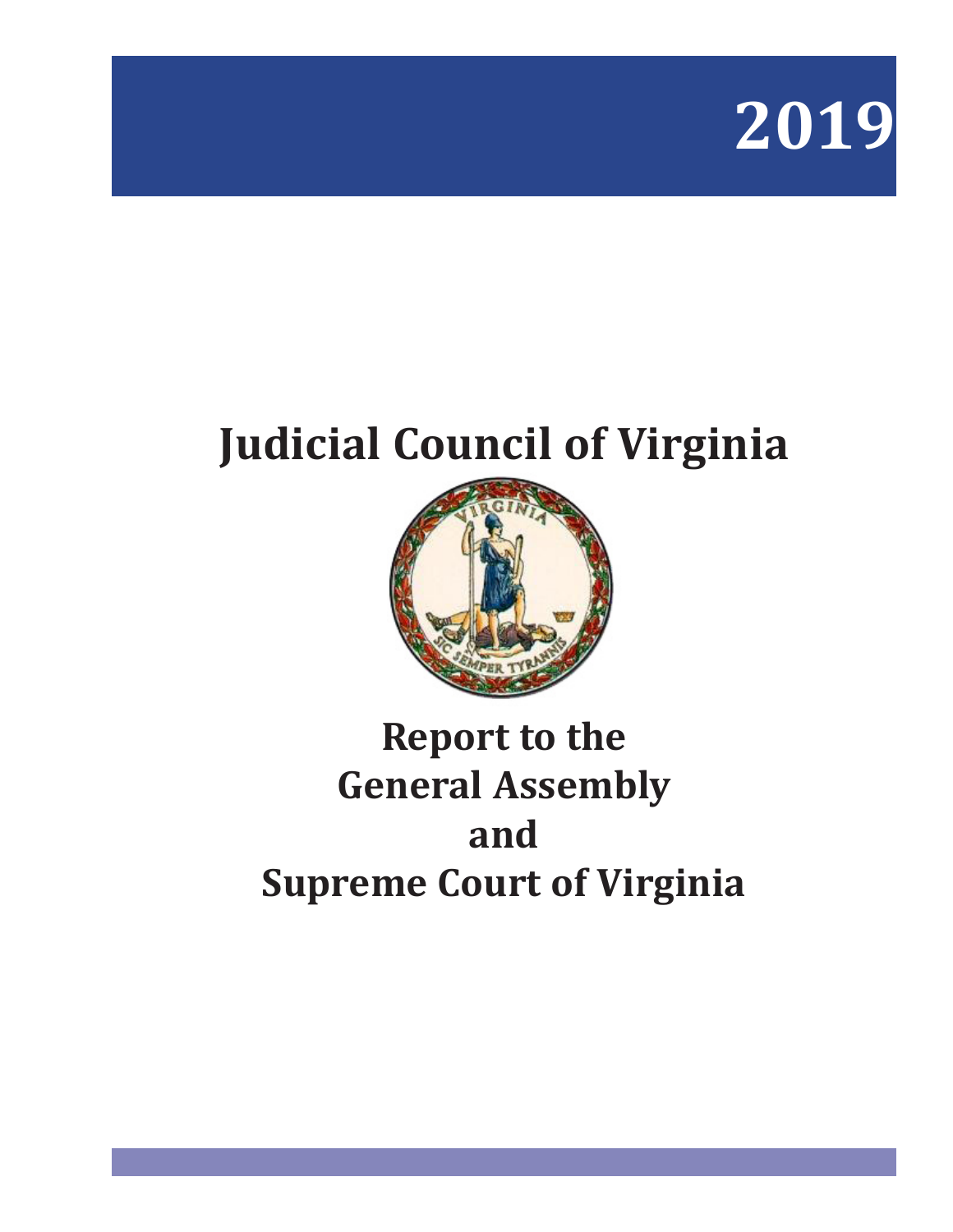**The Judicial Council of Virginia 2019 Report to the General Assembly and Supreme Court of Virginia Supreme Court of Virginia, Office of the Executive Secretary Richmond, Virginia Published January 2020**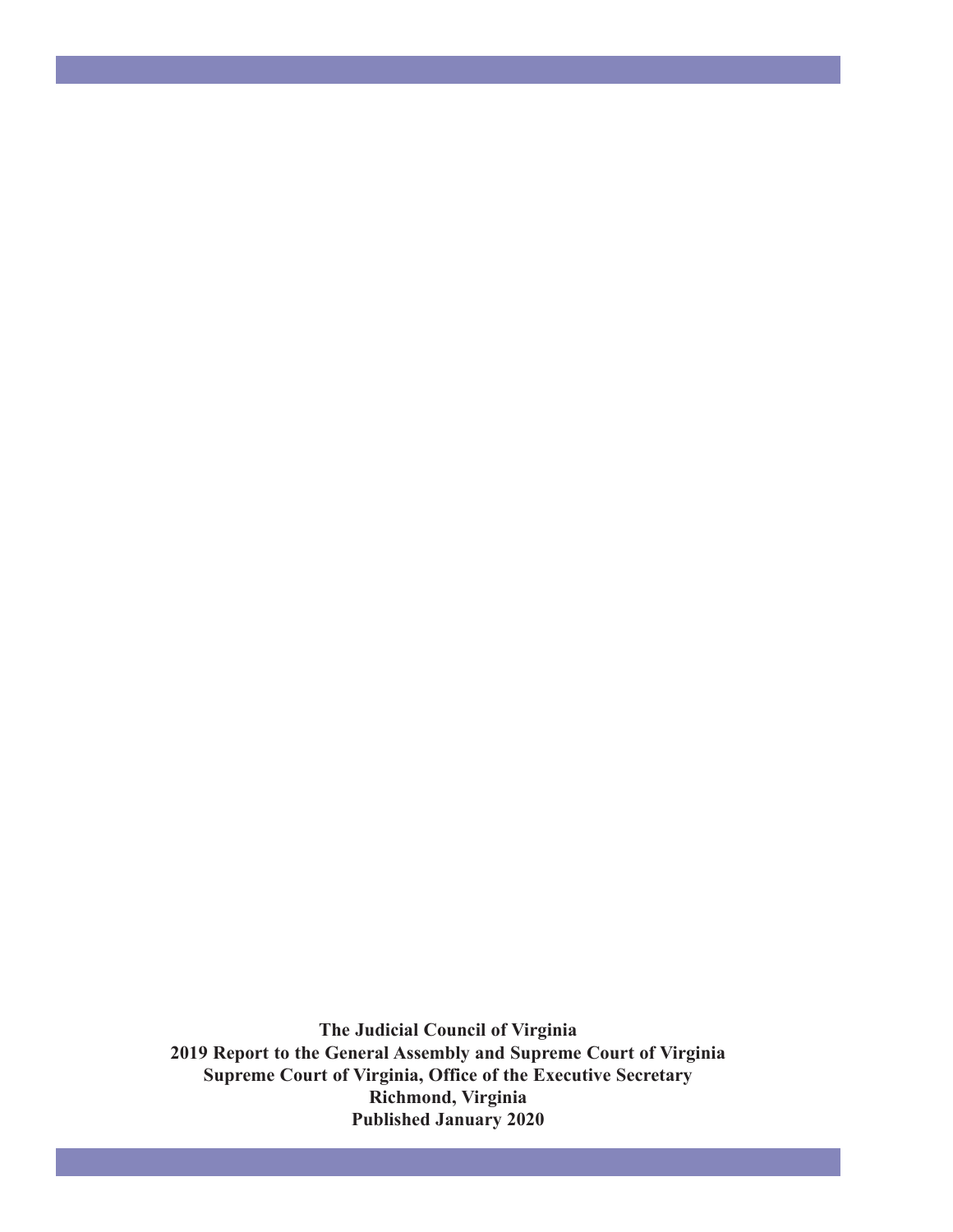## **Table of Contents**

| Proceedings<br>The Honorable Harry L. Carrico Outstanding Career Service Award<br>Legislative Proposals for the 2020 Session of the General Assembly |
|------------------------------------------------------------------------------------------------------------------------------------------------------|
|                                                                                                                                                      |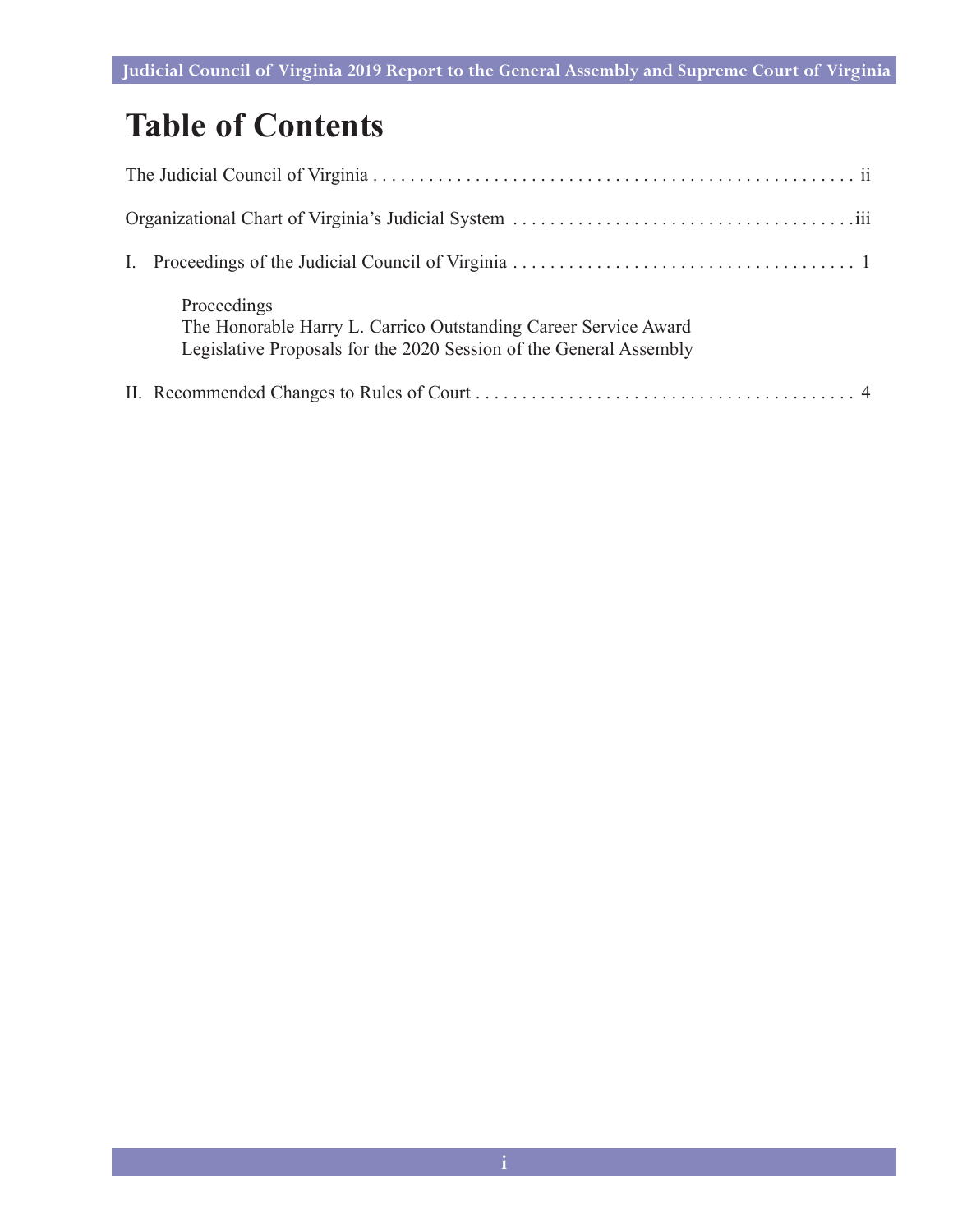### **The Judicial Council of Virginia**

Membership as of December 31, 2019

| The Honorable Donald W. Lemons              | Chief Justice, Supreme Court of Virginia                        |
|---------------------------------------------|-----------------------------------------------------------------|
| The Honorable Marla Decker                  | Chief Judge, Court of Appeals of Virginia                       |
| The Honorable Jerrauld C. Jones             | Judge, Fourth Judicial Circuit                                  |
| The Honorable Thomas J. Wilson, IV          | Judge, Twenty-Sixth Judicial Circuit                            |
| The Honorable Nolan B. Dawkins              | Judge, Eighteenth Judicial Circuit                              |
| The Honorable Cheryl V. Higgins             | Judge, Sixteenth Judicial Circuit                               |
| The Honorable Stacey Moreau                 | Judge, Twenty-Second Judicial Circuit                           |
| The Honorable Deanis Simmons                | Judge, Twenty-Eighth Judicial Circuit                           |
| The Honorable Jay E. Dugger                 | Chief Judge, Eighth Judicial District                           |
| The Honorable George Barton Chucker         | Judge, Fourteenth Judicial District                             |
| The Honorable Mark D. Obenshain             | Chair, Senate Courts of Justice, Senate of<br>Virginia          |
| The Honorable Robert B. Bell                | Chair, House Courts of Justice, Virginia<br>House of Delegates  |
| The Honorable James A. Leftwich, Jr. (Jay)* | Member, Virginia House of Delegates                             |
| Monica Taylor Monday, Esquire               | Attorney-at-Law, Member of the Bar of<br>the City of Roanoke    |
| Lucia Anna Trigiani, Esquire                | Attorney-at-Law, Member of the Bar of<br>the City of Alexandria |
| Karl R. Hade**                              | <b>Executive Secretary</b>                                      |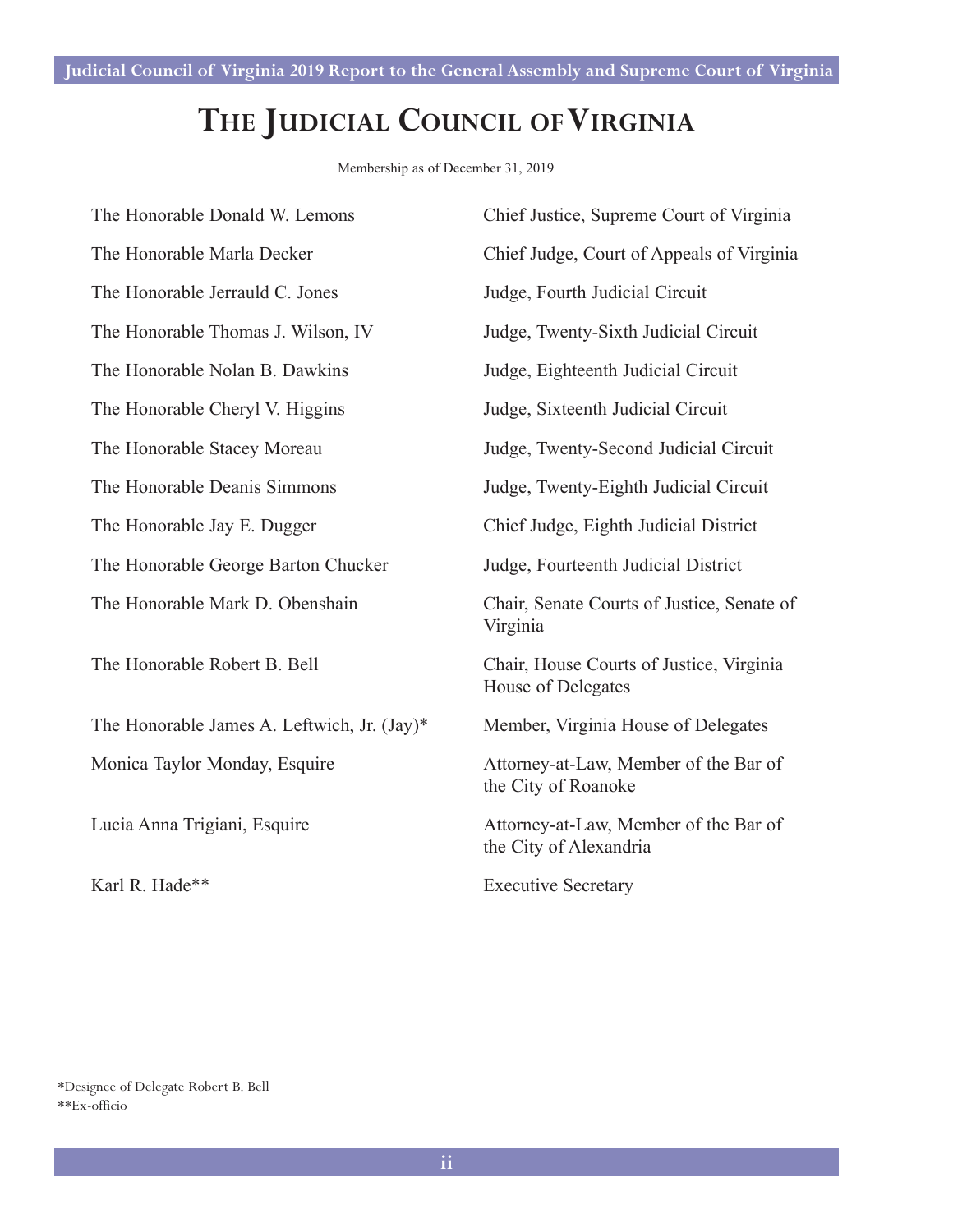### **VIRGINIA'S JUDICIAL SYSTEM** COURTS IN



 $\rightarrow$ Route of Appeal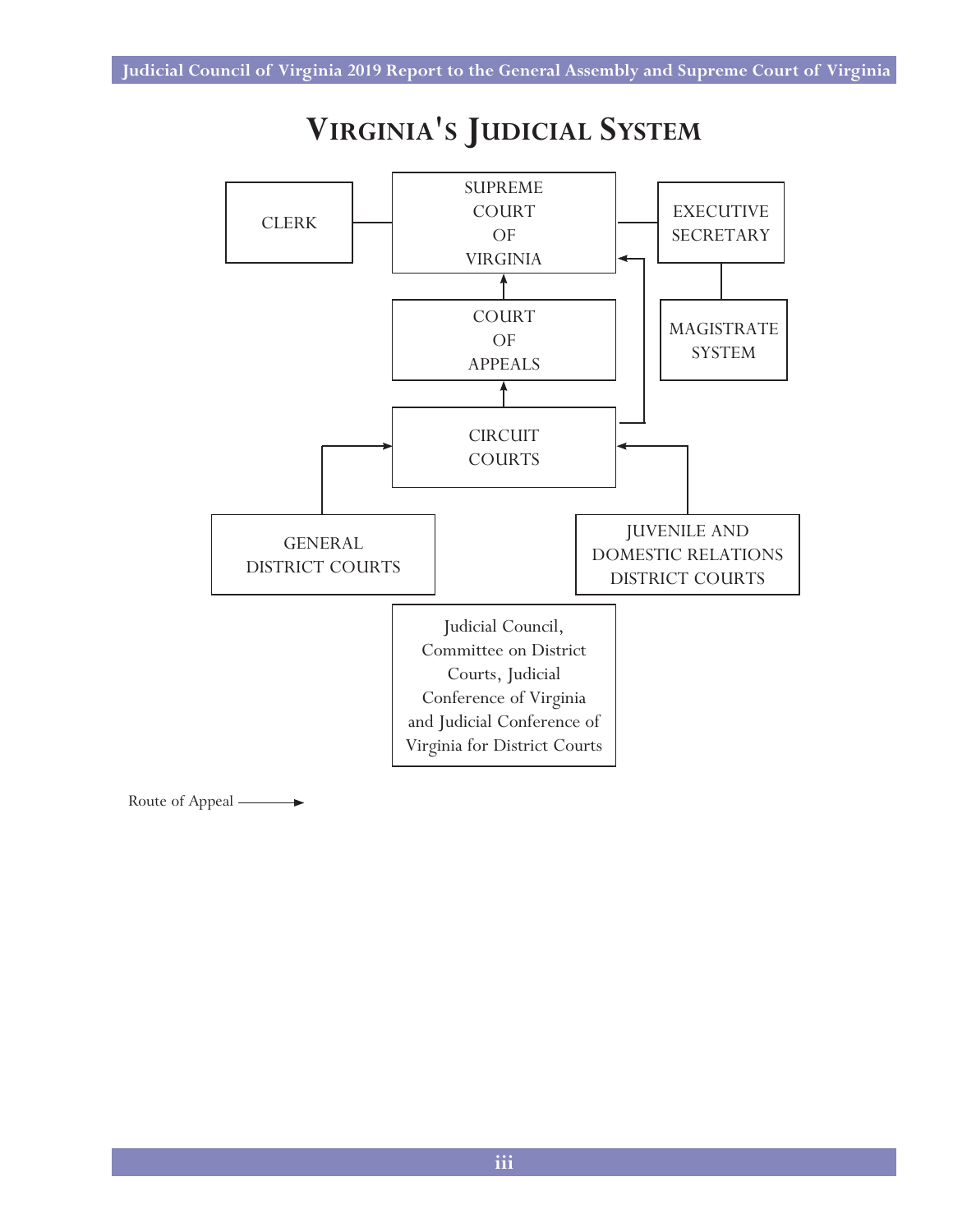## **I. Proceedings of the Judicial Council of Virginia**

#### **INTRODUCTION**

The Judicial Council of Virginia was established by statute in 1930. Council is charged with making a continuous study of the organization and the rules and methods of procedure and practice of the judicial system of the Commonwealth of Virginia, including examining the work accomplished and results produced by the judicial system. See Va. Code §17.1-703.

#### **PROCEEDINGS OF THE JUDICIAL COUNCIL**

#### **The Honorable Harry L. Carrico Outstanding Career Service Award**

In 2004, the Judicial Council of Virginia created an Outstanding Career Service Award in honor of the Honorable Harry L. Carrico, Chief Justice of Virginia from 1981 to 2003. This award is presented annually to one who, over an extended career, demonstrates exceptional leadership in the administration of the courts while exhibiting the traits of integrity, courtesy, impartiality, wisdom, and humility.

The latest recipient of this award, selected in 2018 for presentation in 2019, was the Honorable Wilford Taylor, Jr., retired judge of the 8th Judicial Circuit (Hampton). The Peninsula native and former deputy city attorney for Hampton was appointed to the Hampton General District Court in 1985, where he served until 1995, when he was elected a judge of the Hampton Circuit Court, 8th Judicial Circuit of Virginia. Retired Judge Taylor served four terms as Chief Judge of the Hampton Circuit Court and retired in 2017. On both courts, he was Hampton's first full-time African-American judge. At the Hampton Circuit Court, Judge Taylor helped institute its drug treatment court program and later a specialty docket for veterans. Judge Taylor served on both active duty and as a reservist in the U.S. Army, 1972-2001. He served two terms on the Judicial Council and was active in the American Judges Association and the Lawyers Helping Lawyers Committee of the Virginia State Bar. He is currently an Adjunct Professor of Law and Director of the Trial Advocacy Program at Marshall-Wythe School of Law, College of William & Mary.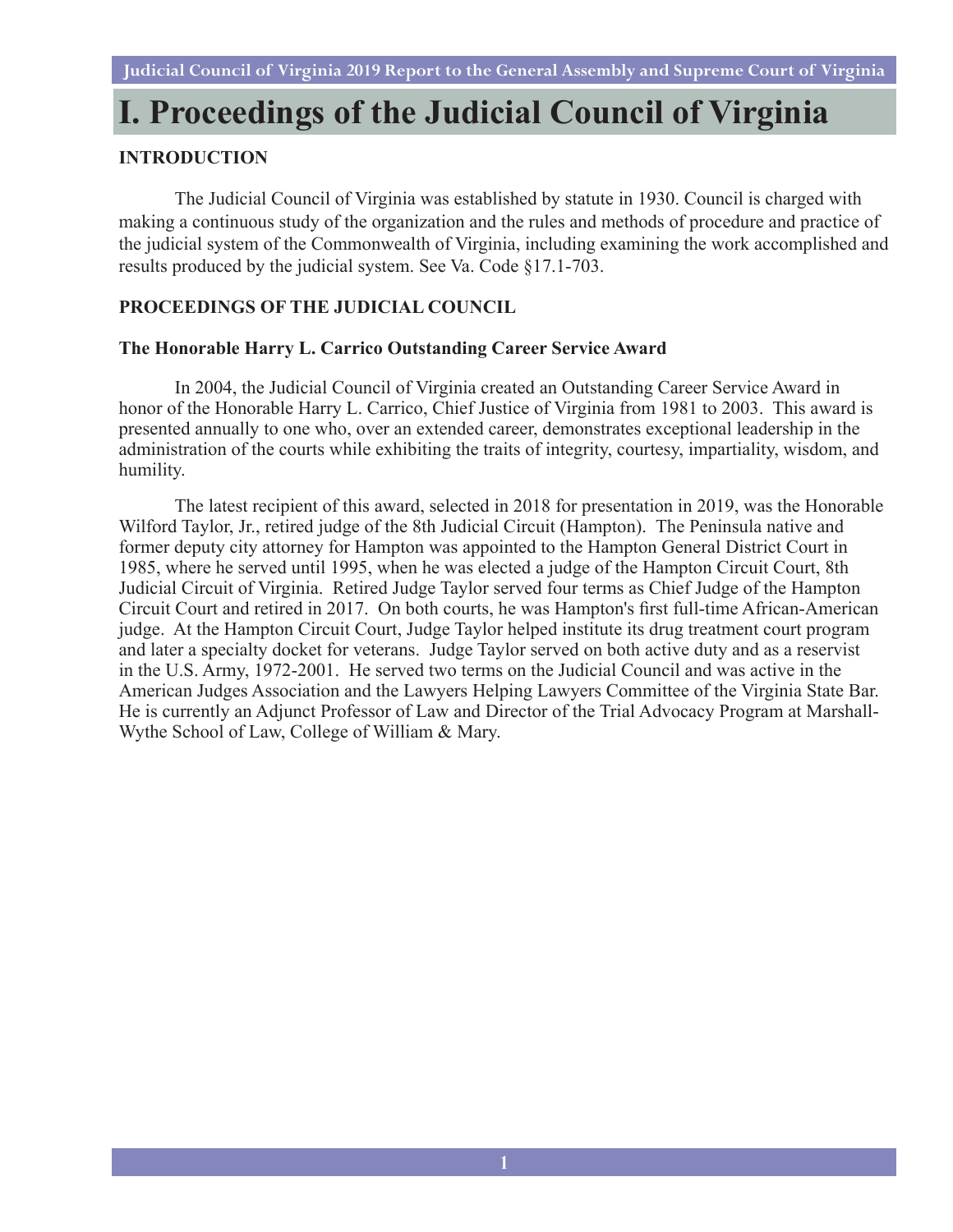#### **Judicial Council of Virginia 2019 Report to the General Assembly and Supreme Court of Virginia**

#### **LEGISLATIVE PROPOSALS FOR THE 2020 SESSION OF THE GENERAL ASSEMBLY**

#### **Be it enacted by the General Assembly of Virginia: 1. That § 19.2-149 of the Code of Virginia is amended and reenacted as follows:**

#### **§ 19.2-149. How surety on a bond in recognizance may surrender principal and be discharged from liability; deposit for surrender of principal.**

A. A bail bondsman or his licensed bail enforcement agent on a bond in a recognizance may at any time arrest his principal and surrender him to the court before which the recognizance was taken or before which such principal's appearance is required, or to the sheriff, sergeant or jailer of the county or city wherein the court before which such principal's appearance is required is located; in addition to the above authority, upon the application of the surety, the court, or the clerk thereof, before which the recognizance was taken, or before which such principal's appearance is required, or any magistrate shall issue a capias for the arrest of such principal, and such capias may be executed by such bail bondsman or his licensed bail enforcement agent, or by any sheriff, sergeant or police officer, and the person executing such capias shall deliver such principal and such capias to the sheriff or jailer of the county or the sheriff, sergeant or jailer of the city in which the appearance of such principal is required, and thereupon the surety or the property bail bondsman shall be discharged from liability for any act of the principal subsequent thereto. Such sheriff, sergeant or jailer shall thereafter deliver such capias to the clerk of such court, with his endorsement thereon acknowledging delivery of such principal to his custody. If a magistrate issues a capias pursuant to this section, the magistrate shall transmit a copy of the capias to the court before which such principal's appearance is required by the close of business on the next day that is not a Saturday, Sunday, legal holiday, or day on which the court is lawfully closed.

B. If a bail bondsman on a bond in a recognizance surrenders his principal for any reason other than a summons to show cause issued by the court for which the principal is to appear, the bondsman shall deposit with the clerk or magistrate the greater of 10 percent of the amount of the bond or \$50, which shall be made at such time the bondsman makes application for a capias. The bondsman shall petition the court within 15 days from the surrender of the principal to show cause, if any can be shown, why the bondsman is entitled to the amount deposited. If the court finds that there was sufficient cause to surrender the principal, the court shall return the deposited funds to the bondsman. If the court finds that the surrender of the principal by the bondsman was unreasonable, the deposited funds shall be returned to the principal. Remission of funds shall not be issued by the court until the sixteenth day after the finding. If the bondsman does not petition the court for the return of the deposited funds within 15 days from the surrender of the principal, the deposited funds shall be paid into the state treasury to be credited to the Literary Fund. Nothing in this subsection shall apply to a private citizen who posted cash or real estate to secure the release of a defendant.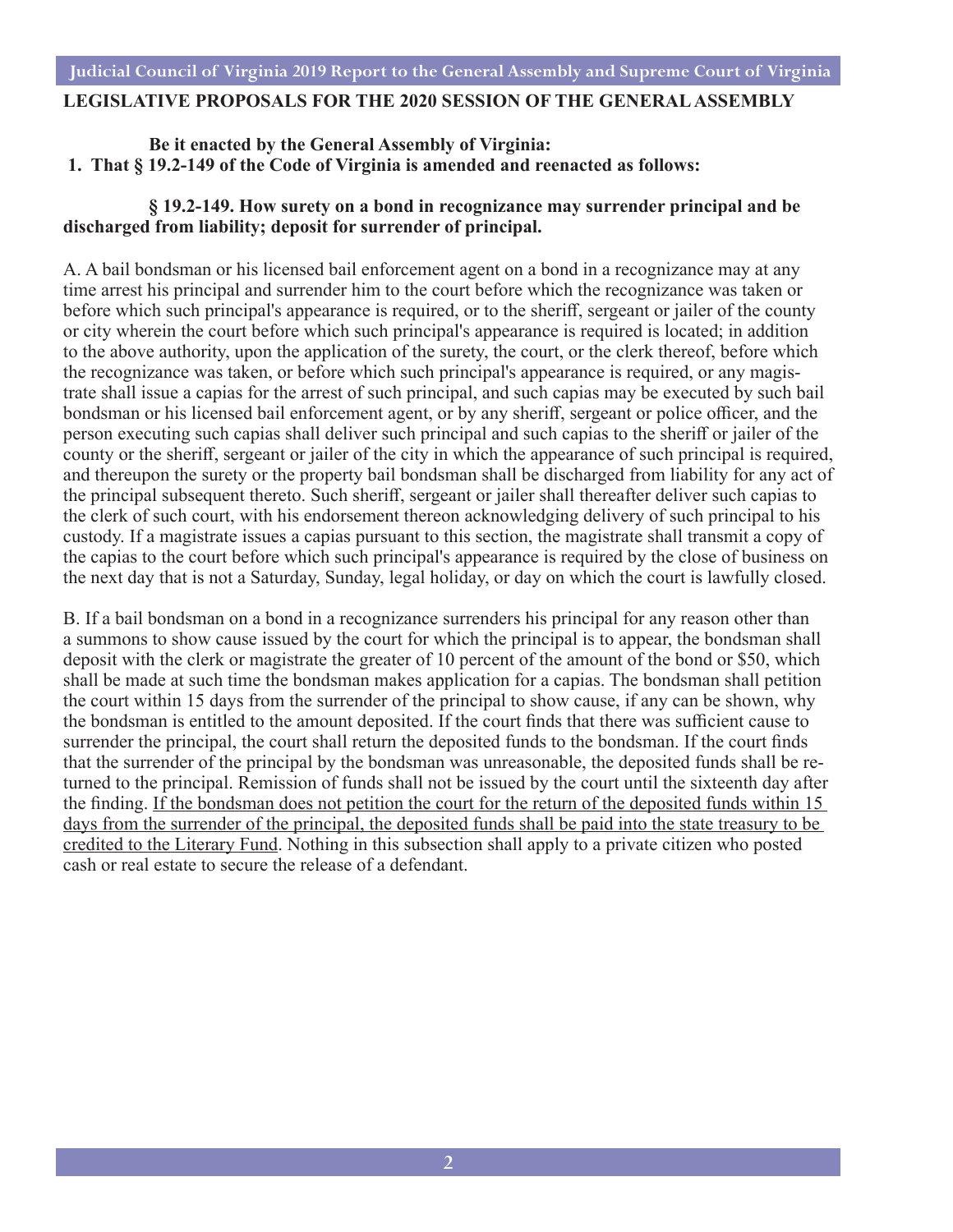#### **Be it enacted by the General Assembly of Virginia:**

**1. That § 19.2-295.2:1 of the Code of Virginia is amended and reenacted as follows:**

#### **§ 19.2-295.2:1. Postrelease supervision of felons sentenced for certain offenses committed on or after July 1, 2006.**

A. For offenses committed on or after July 1, 2006:

1. At the time the court imposes a sentence upon a conviction for a first violation of subsection A of § 18.2-472.1 the court shall impose an added term of postrelease supervision incarceration of six months.

2. For a second or subsequent violation of subsection A of § 18.2-472.1 when both violations occurred after July 1, 2006, or a first violation of subsection B of § 18.2-472.1, the court shall impose an added term of postrelease supervision by the Department of Corrections incarceration of two years.

3. For a second or subsequent violation of subsection B of § 18.2-472.1 when both violations occurred after July 1, 2006, the court shall impose an added term of postrelease supervision by the Department of Corrections incarceration of five years.

Any terms of postrelease supervision incarceration imposed pursuant to this section shall be in addition to any other punishment imposed, including any periods of active incarceration or suspended periods of incarceration, if any.

B. The court shall order that any term of postrelease supervision incarceration imposed pursuant to this section be suspended, and the defendant be placed on active supervision under a postrelease supervision program operated by the Department of Corrections. The court shall order that the defendant be subject to electronic monitoring by means of a GPS (Global Positioning System) tracking device, or other similar device during this period of postrelease supervision. Failure to successfully abide by the terms and conditions of the postrelease supervision program shall be grounds to terminate the period of postrelease supervision and recommit the defendant to the Department of Corrections or to a local correctional facility. Procedures for any such termination shall be conducted after a hearing in the court which originally sentenced the defendant, conducted in a manner consistent with a revocation hearing under § 19.2-306, mutatis mutandis.

C. Nothing in this section shall be construed to prohibit the court from exercising any authority otherwise granted by law.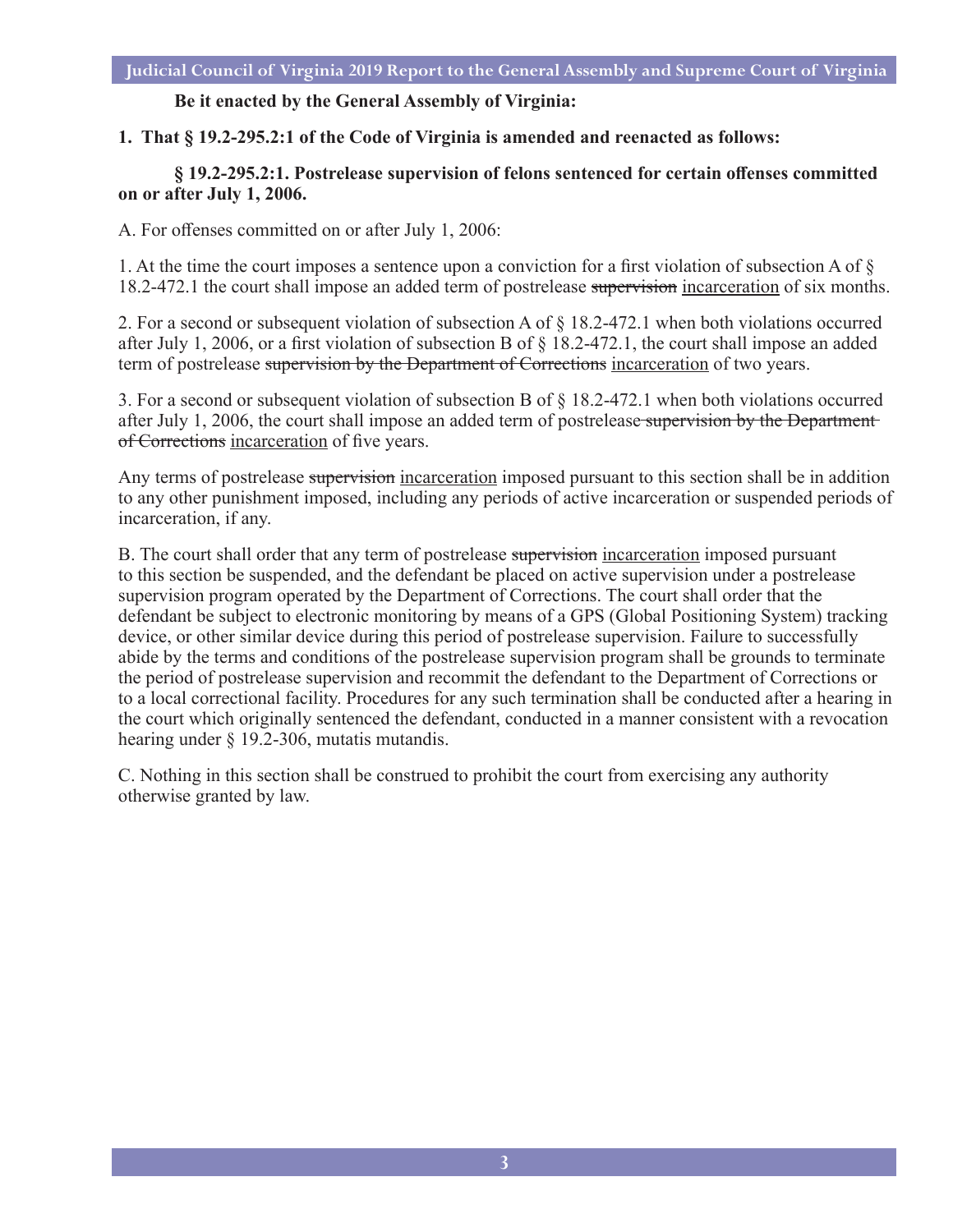### **II. Recommended Changes to Rules of Court**

#### **Background**

Article VI, Section 5 of the Constitution of Virginia authorizes the Supreme Court of Virginia to promulgate rules governing the practice and procedures in the courts of the Commonwealth.

In 1974, the Judicial Council of Virginia established the Advisory Committee on Rules of Practice and Procedure in Virginia Courts to provide members of the Virginia State Bar and other interested participants a means of more easily proposing Rule changes to the Council for recommendation to the Supreme Court. The duties of this committee include: (a) evaluating suggestions for modification of the Rules made by the Bench, Bar, and public, and recommending proposed changes to the Judicial Council for its consideration; (b) keeping the Rules up-to-date in light of procedural and legislative changes; and (c) suggesting desirable changes to clarify ambiguities and eliminate inconsistencies in the Rules.

Rules recommended by the Council and subsequently adopted by the Supreme Court are published in Volume 11 of the Code of Virginia. All orders of the Supreme Court amending the Rules, along with an updated version of the Rules that incorporates the amendments as they become effective, are posted on Virginia's Judicial System website at [http://www.vacourts.gov/courts/scv/rules.html.](http://)

#### **CHANGES TO RULES OF COURT RECOMMENDED BY THE JUDICIAL COUNCIL AND ADOPTED BY THE SUPREME COURT OF VIRGINIA IN 2018 THAT BECAME EFFECTIVE IN 2019**

At the May 8, 2018, meeting, Judicial Council considered and made recommendations regarding adoption of the following proposed amendments. By Order dated October 31, 2018, the following Rules were amended, effective January 1, 2019.

- Amendment to Rule 1:7, Computation of Response Dates, and Rule 1:12, Service of Papers after the Initial Process. These Rules were amended to clarify deadlines for responding to different methods of delivery of pleadings and papers.
- Amendment to Rule 4:1, General Provisions Governing Discovery. This Rule was amended to improve discovery procedures for electronically stored information in civil cases.
- Amendment to Rule 4:9, Production by Parties of Documents, Electronically Stored Information, and Things; Entry on Land for Inspection and Other Purposes; Production at Trial. This Rule was amended to require that an objection to a request for production must state whether any responsive materials are being withheld based on the objection.
- Amendments to Rules 5:11 and 5A:8, Record on Appeal: Transcript or Written Statement. These Rules were amended to clarify that a transcript must be filed with the clerk of the trial court no later than 60 days after entry of judgment.